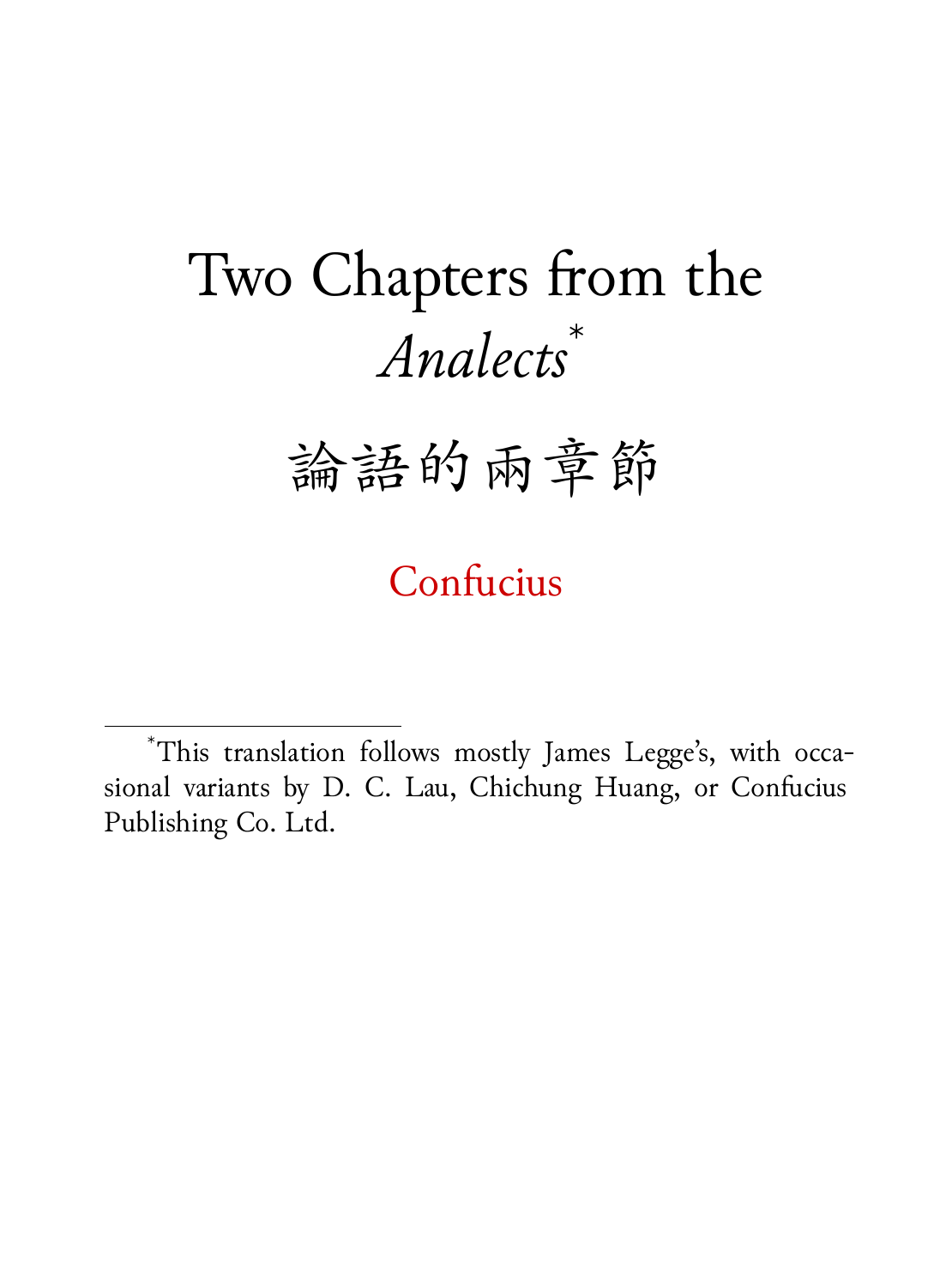*The* Lun Yu 論語 (*literally 'collated conversations'*) *records some of the deeds and sayings of Master Kong* (Kong Zi *or* Kong Fuzi*, whence the Latin* Confucius) *and of his immediate circle of disciples. The lessons derived in many ways and on many levels from these analects, have made of this text for more than two thousand years the backbone of Far Eastern culture. They have been recited uninterruptedly by schoolchildren from China, Korea, Japan and other countries over many centuries. As the main scripture of the Confucian canon, the* Lun Yu *lays the foundations of the 'Triple Religion'* 三教 sanjiao*, which informs every aspect of traditional life in the Far East.*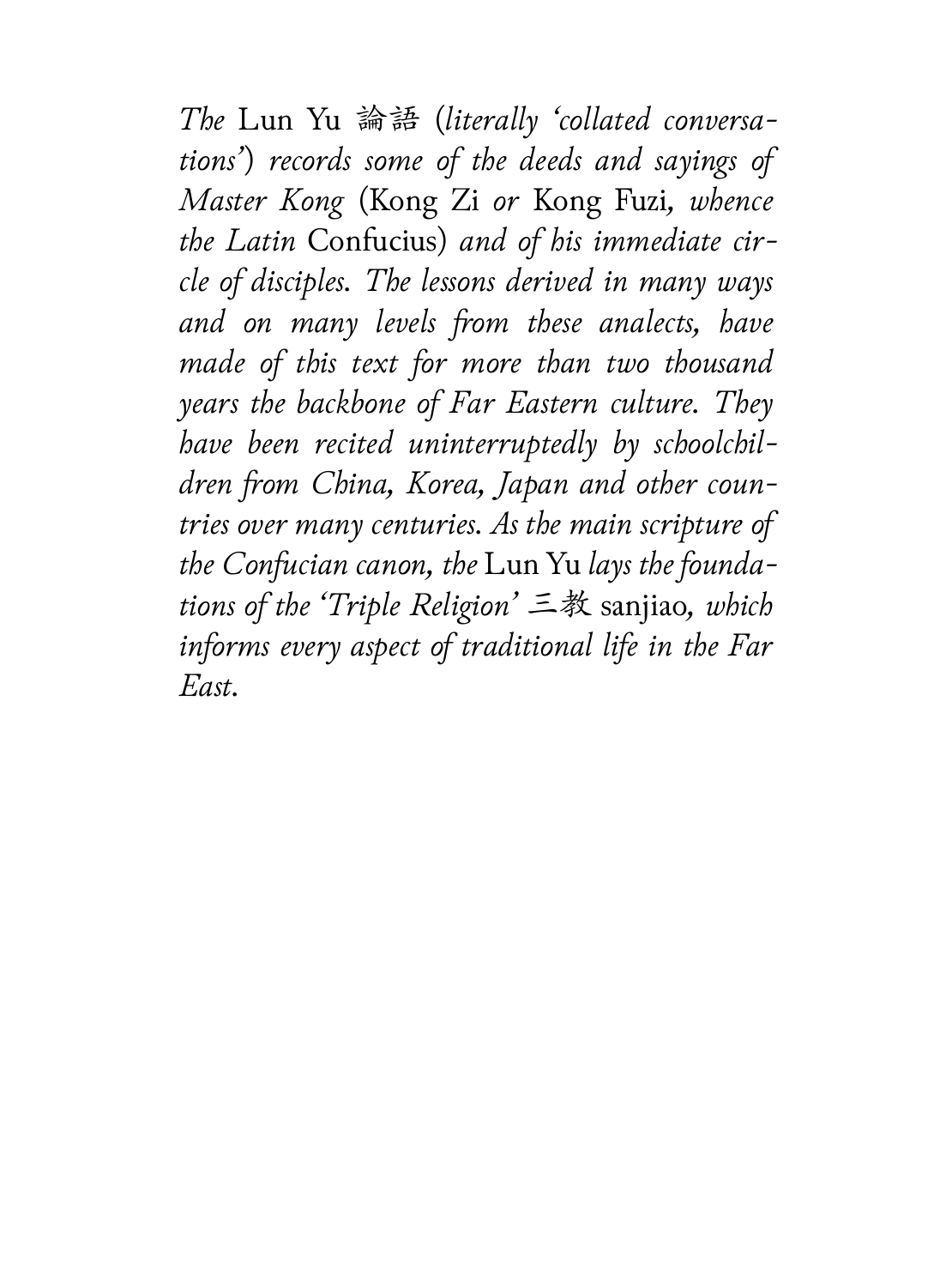#### 學而第一

#### **Book I ·** *Xue Er*

【第一章】子曰、學而時習之、不亦說 乎。有朋自遠方來、不亦樂乎。人不知 而不慍、不亦君子乎。

1.1. The Master said, 'Is it not pleasant to learn with a constant perseverance and application? Is it not delightful to have friends coming from distant quarters? Is he not a man of complete virtue, who feels no discomposure though men may take no note of him?'

【第二章】有子曰、其為人也孝弟、而 好犯上者鮮矣、不好犯上、而好作亂者、 未之有也。君子務本、本立、而道生、 孝弟也者、其為仁之本與。

1.2. The philosopher Yu said, 'They are few who, being filial and fraternal, are fond of offending against their superiors. There have been none, who, not liking to offend against their superiors, have been fond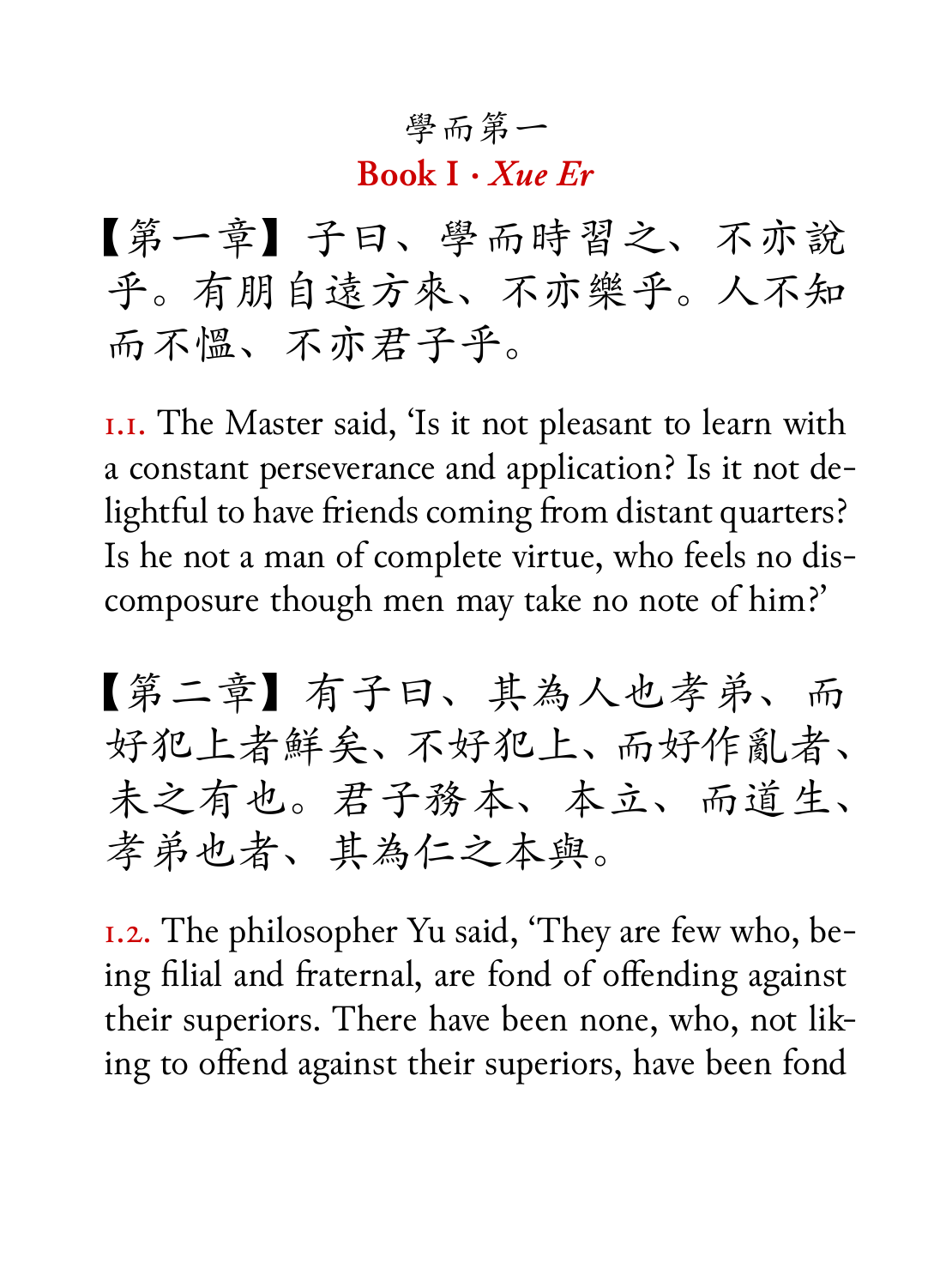of stirring up confusion. The superior man bends his attention to the root. That being established, all practical courses naturally grow up. Filial piety and fraternal submission!— are they not the root of all benevolent actions?'

# 【第三章】子曰、巧言令色、鮮矣仁。

1.3. The Master said, 'Charming words and an insinuating appearance are seldom associated with true virtue<sup>'</sup>

【第四章】曾子曰、吾日三省吾身、為 人謀、而不忠乎、與朋友交、而不信乎、 傳不習乎。

1.4. The philosopher Tsang said, 'I daily examine myself on three points: whether, in transacting business for others, I may have been not faithful; whether, in intercourse with friends, I may have been not sincere; whether I may have not mastered and practised the instructions of my teacher.'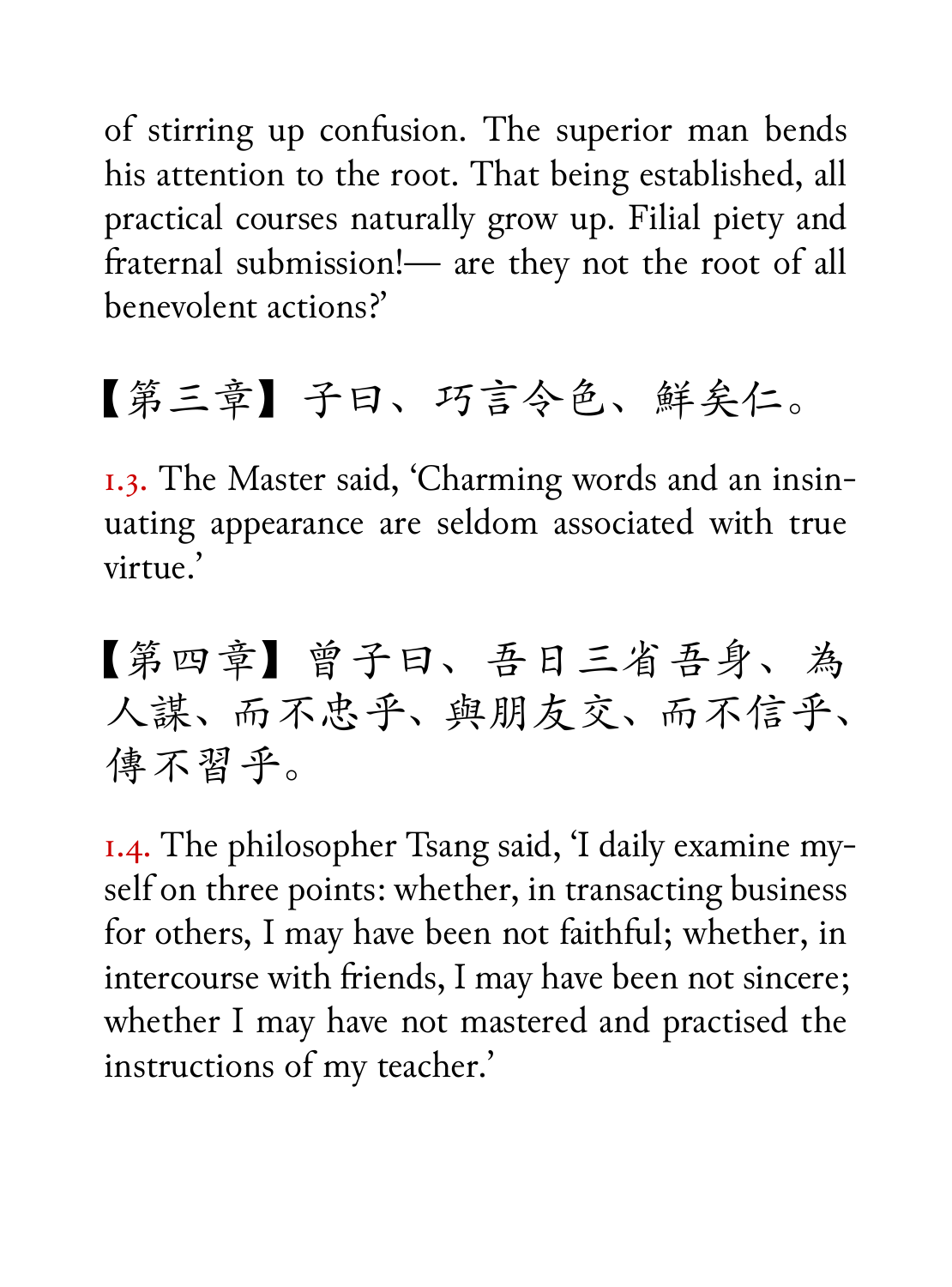### 【第五章】子曰、道千乘之國、敬事而 信、節用而愛人、使民以時。

1.5. The Master said, 'To rule a country of a thousand chariots, there must be reverent attention to business, and sincerity; economy in expenditure, and love for men; and the employment of the people at the proper seasons.'

【第六章】子曰、弟子、入則孝、出則 弟、謹而信、凡愛眾、而親仁、行有餘 力、則以學文。

1.6. The Master said, 'A youth, when at home, should be filial, and, abroad, respectful to his elders. He should be earnest and truthful. He should overflow in love to all, and cultivate the friendship of the good. When he has time and opportunity, after the performance of these things, he should employ them in making himself cultivated.'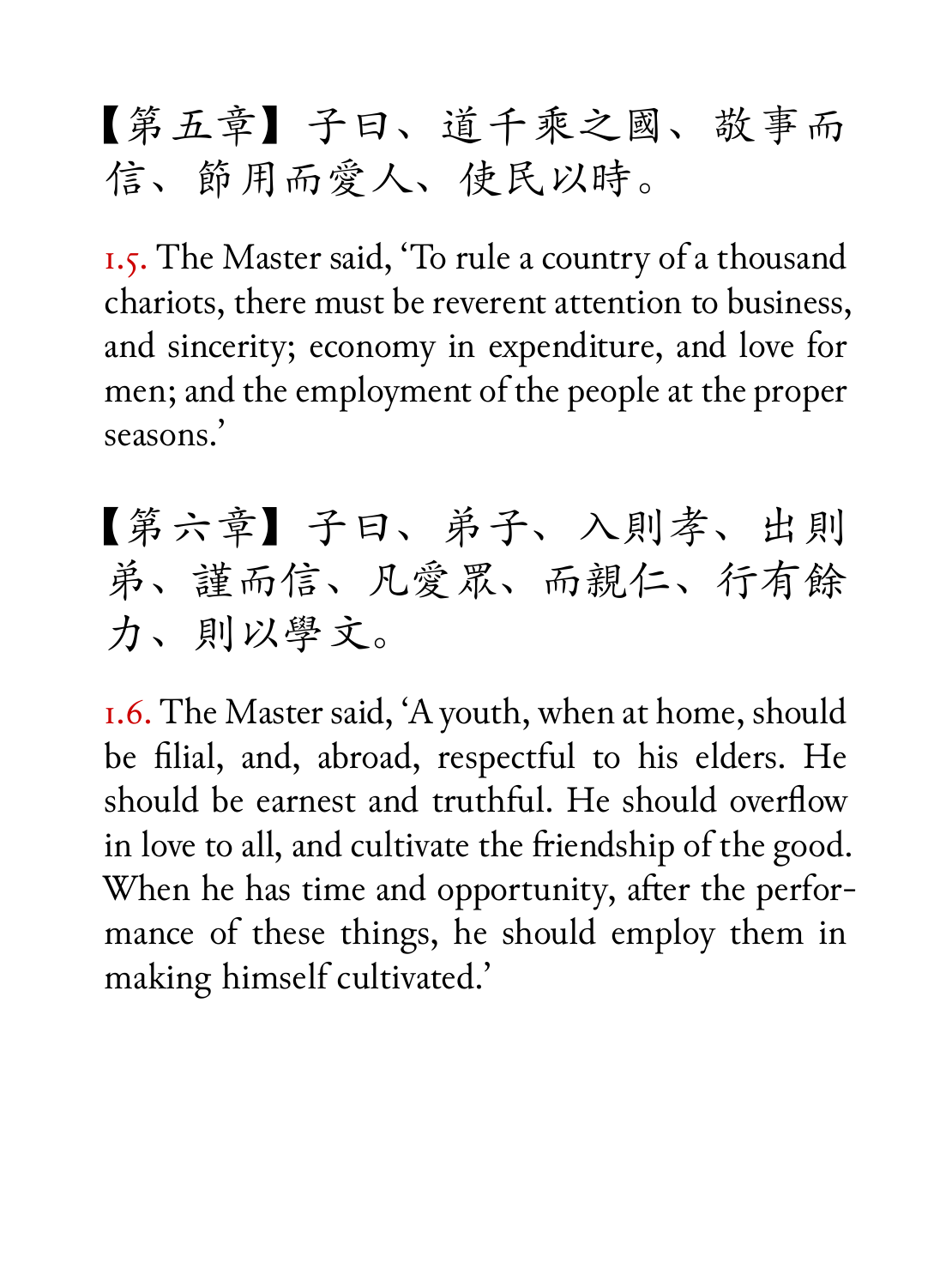【第七章】子夏曰、賢賢易色、事父母、 能竭其力、事君、能致其身、與朋友交、 言而有信、雖曰未學、吾必謂之學矣。

1.7. Tsze-hsia said, 'If a man withdraws his mind from the love of beautiful bodies, and applies it as sincerely to the love of the virtuous; if, in serving his parents, he can exert his utmost strength; if, in serving his prince, he can devote his life; if, in his intercourse with his friends, his words are sincere: although men say that he has not learned, I will certainly say that he has.'

【第八章】子曰、君子不重、則不威、學 則不固。主忠信。無友不如己者。過則 勿憚改。

1.8. The Master said, 'If the scholar be not grave, he will not call forth any veneration, and his learning will not be solid. Hold faithfulness and sincerity as first principles. Have no friends not equal to yourself. When you have faults, do not fear to abandon them.'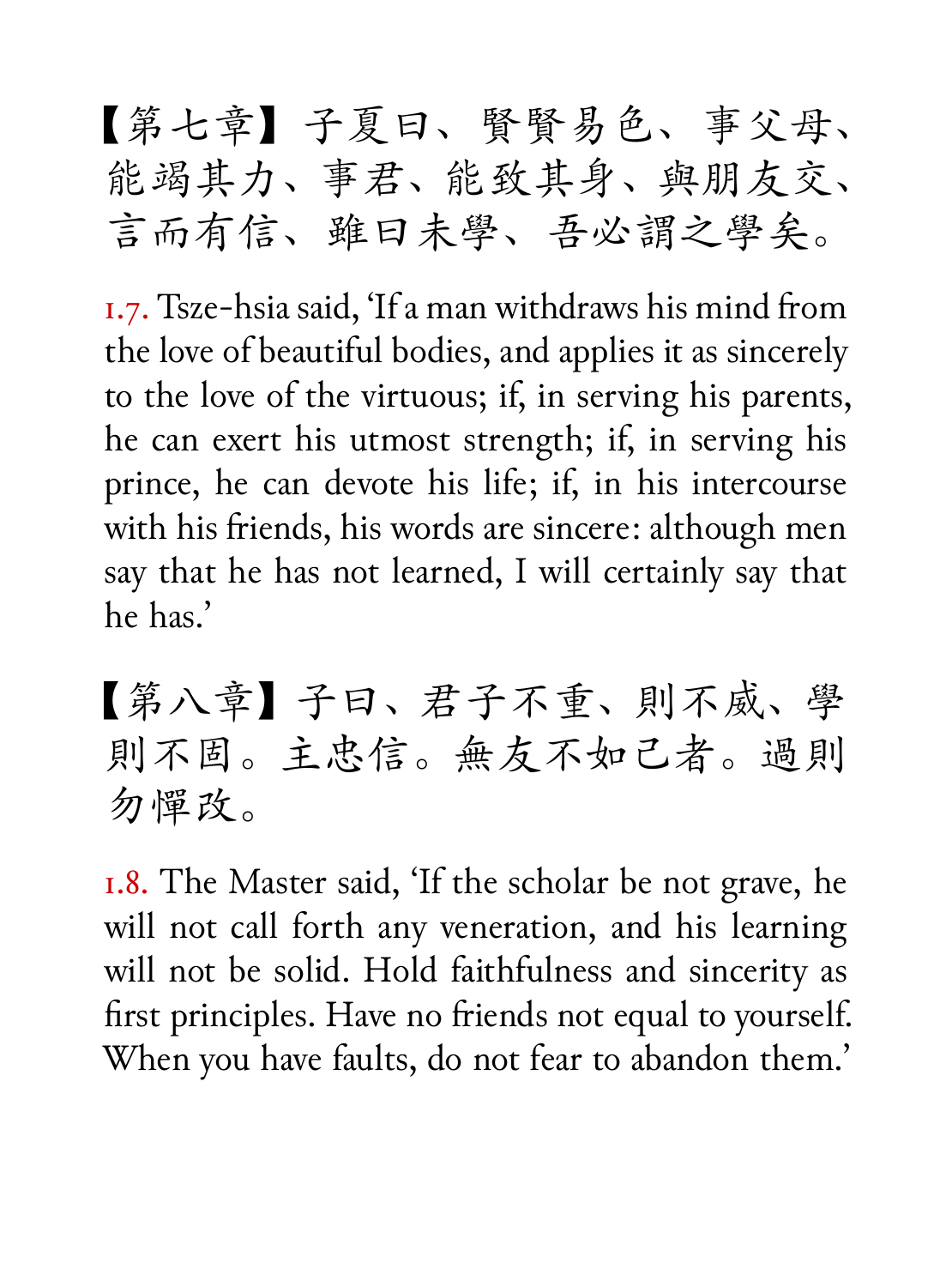## 【第九章】曾子曰、慎終追遠、民德歸厚 矣。

1.9. The philosopher Tsang said, 'Let there be a careful attention to perform the funeral rites to parents, and let them be followed when long gone with the ceremonies of sacrifice— then the virtue of the people will resume its proper excellence.'

【第十章】子禽問於子貢曰、夫子至於 是邦也、必聞其政、求之與、抑與之與。 子貢曰、夫子溫、良、恭、儉、讓、以 得之、夫子之求之也、其諸異乎人之求 之與。

1.10. Tsze-ch'in asked Tsze-kung, saying, 'When our master comes to any country, he does not fail to learn all about its government. Does he ask his information or is it given to him?'

Tsze-kung said, 'Our master is benign, upright, courteous, temperate, and complaisant, and thus he gets his information. The master's mode of asking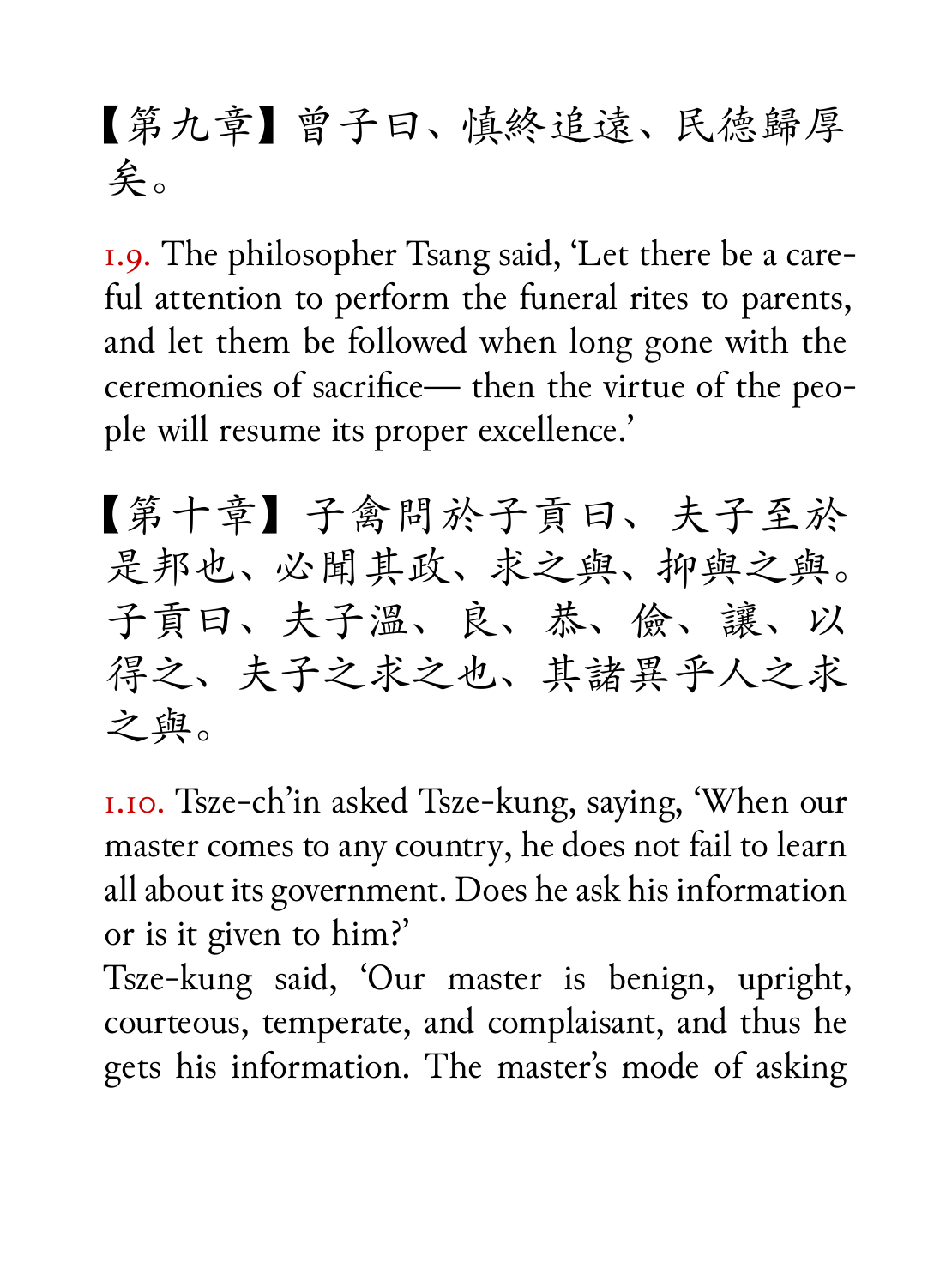information!– is it not different from that of other men<sup>?'</sup>

【十一章】子曰、父在、觀其志、父沒、 觀其行、三年無改於父之道、可謂孝矣。

1.11. The Master said, 'While a man's father is alive, look at the bent of his will; when his father is dead, look at his conduct. If for three years he does not alter from the way of his father, he may be called filial.'

【十二章】有子曰、禮之用、和為貴、先 王之道、斯為美;小大由之。有所不行、 知和而和、不以禮節之、亦不可行也。

1.12. The philosopher Yu said, 'In performing the rites, natural harmony is to be most prized. Such was the beauty of the way of emperors in matters great and small. Yet there are times when this is not acceptable. When there is harmony for harmony's sake, undisciplined by the rites, things will go amiss.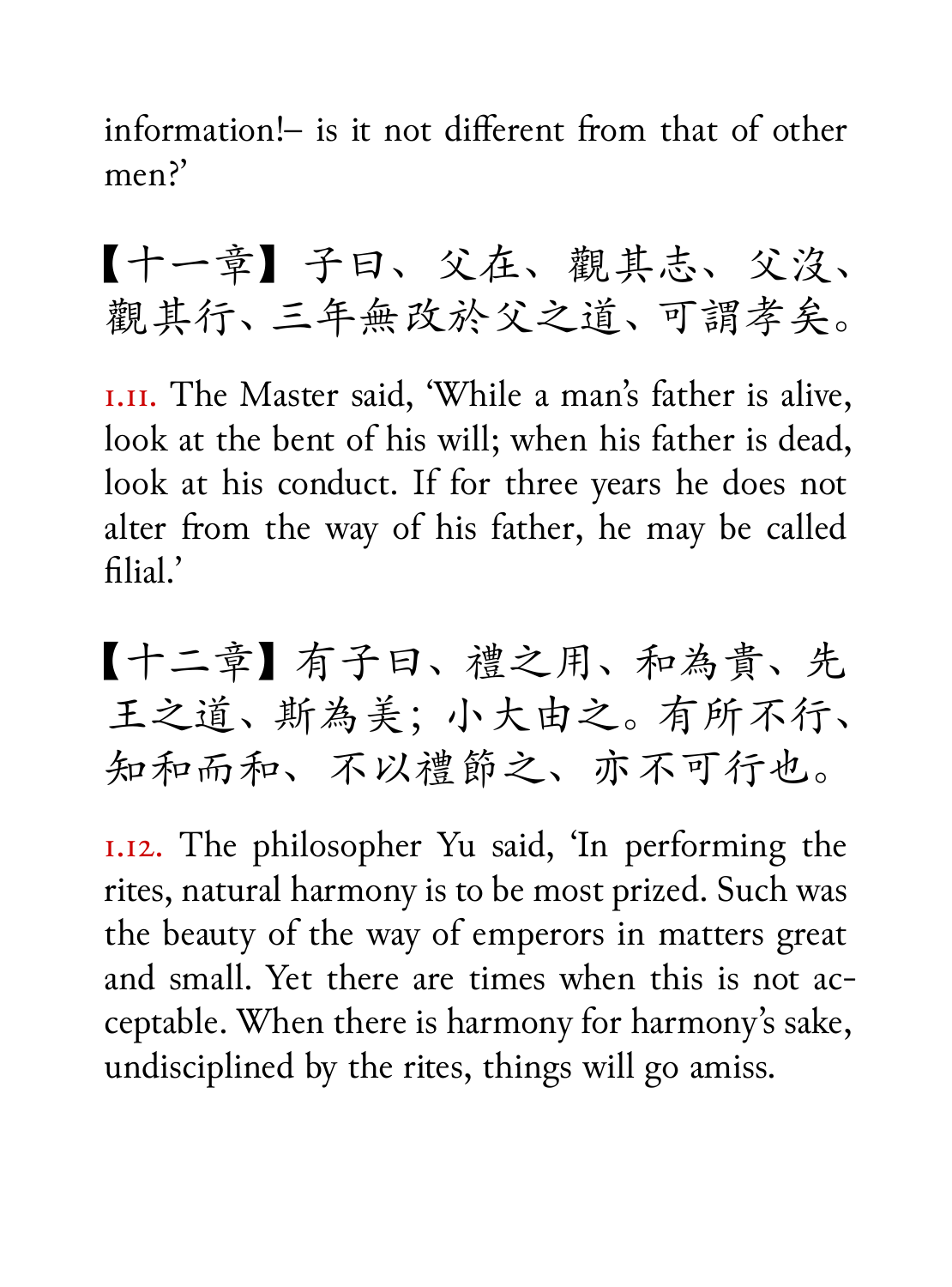【十三章】有子曰、信近於義、言可復 也、恭近於禮、遠恥辱也、因不失其親、 亦可宗也。

1.13. The philosopher Yu said, 'When agreements are made according to what is right, what is spoken can be made good. When respect is shown according to what is proper, one keeps far from shame and disgrace. When the parties upon whom a man leans are proper persons to be intimate with, he can make them his guides and masters.'

【十四章】子曰、君子食無求飽、居無求 安、敏於事、而慎於言、就有道、而正 焉、可謂好學也已。

1.14. The Master said, 'He who aims to be a man of complete virtue in his food does not seek to gratify his appetite, nor in his dwelling place does he seek the appliances of ease; he is earnest in what he is doing, and careful in his speech; he frequents the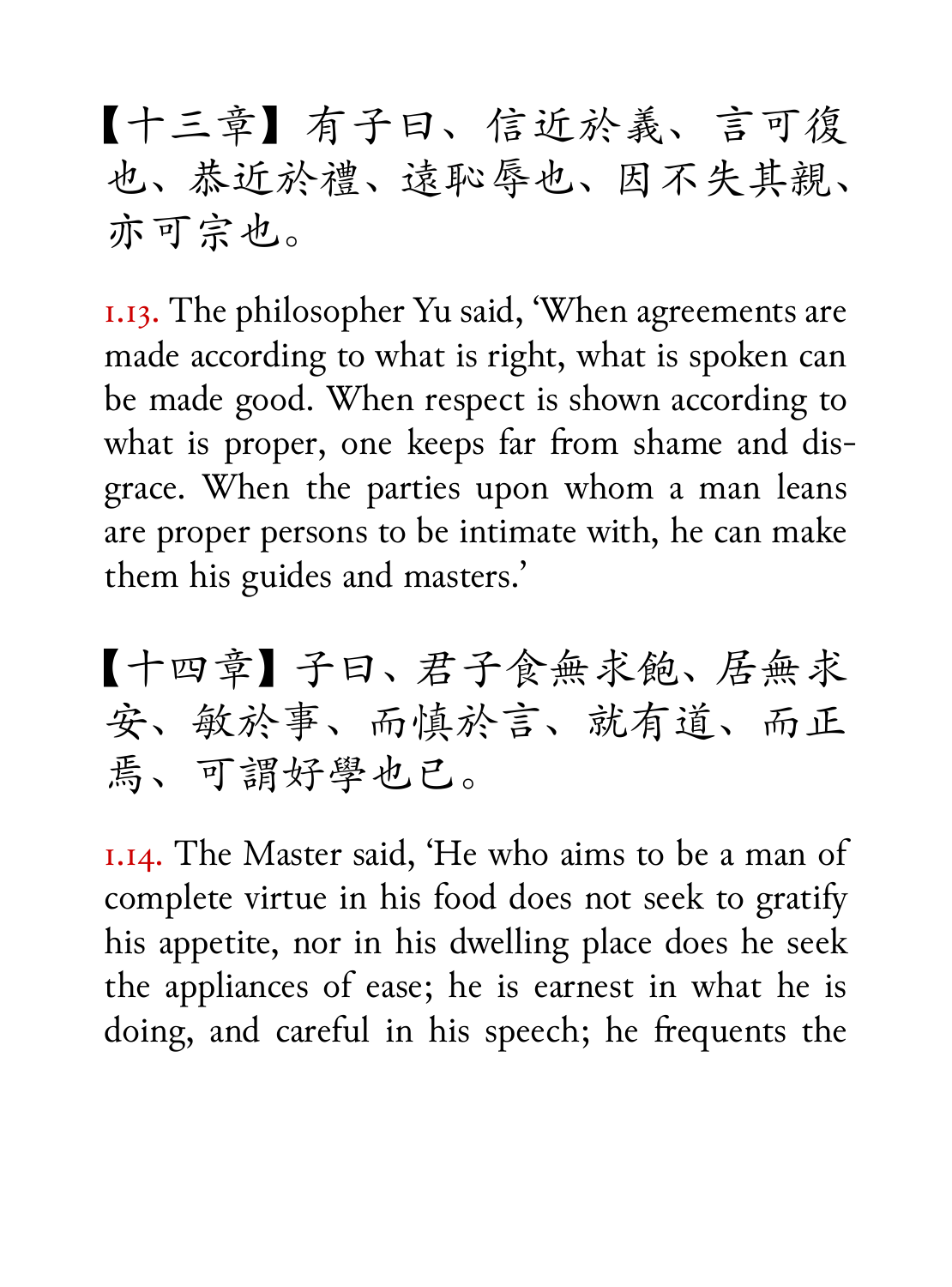company of men of principle that he may be rectified: such a person may be said indeed to love to learn.'

【十五章】子貢曰貧、而無諂、富而無 驕、何如。子曰、可也、未若貧而樂、富 而好禮者也。子貢曰、詩云、如切如磋、 如琢如磨、其斯之謂與。子曰、賜也、 始可與言詩已矣、告諸往而知來者。

1.15. Tsze-kung said, '"Poor without being obsequious, wealthy without being arrogant." What do you think of this saying?' The Master said, 'That will do, but better still "Poor yet delighting in the Way, wealthy yet observant of the rites."' Tsze-kung replied, 'The Book of Poetry says,

*Like bone cut, like horn polished, Like jade carved, like stone ground.*

Is not what you have said a case in point?' The Master said, 'Tsze, I can now begin to discuss the Book of Poetry with you. For I tell you what is past and you know what is to come.'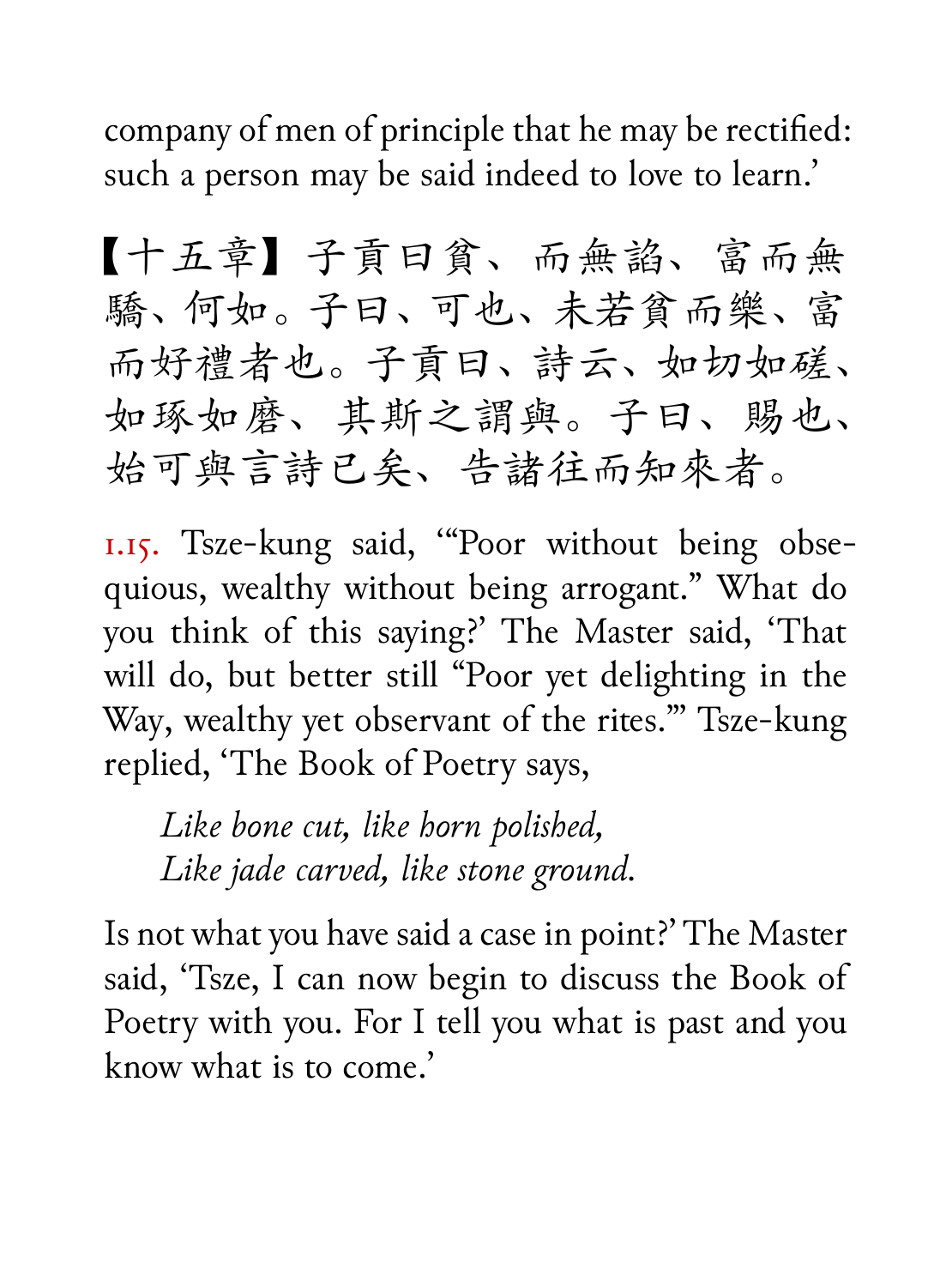### 【十六章】子曰、不患人之不己知、患不 知人也。

1.16. The Master said, 'I will not be afflicted at men's not knowing me; I will be afflicted that I do not know men<sup>'</sup>

#### 為政第二

#### **Book II ·** *Wei Zheng*

【第一章】子曰、為政以德、譬如北辰、 居其所、而眾星共之。

2.1. The Master said, 'He who exercises government by means of his virtue may be compared to the north polar star, which keeps its place and all the stars turn towards it.'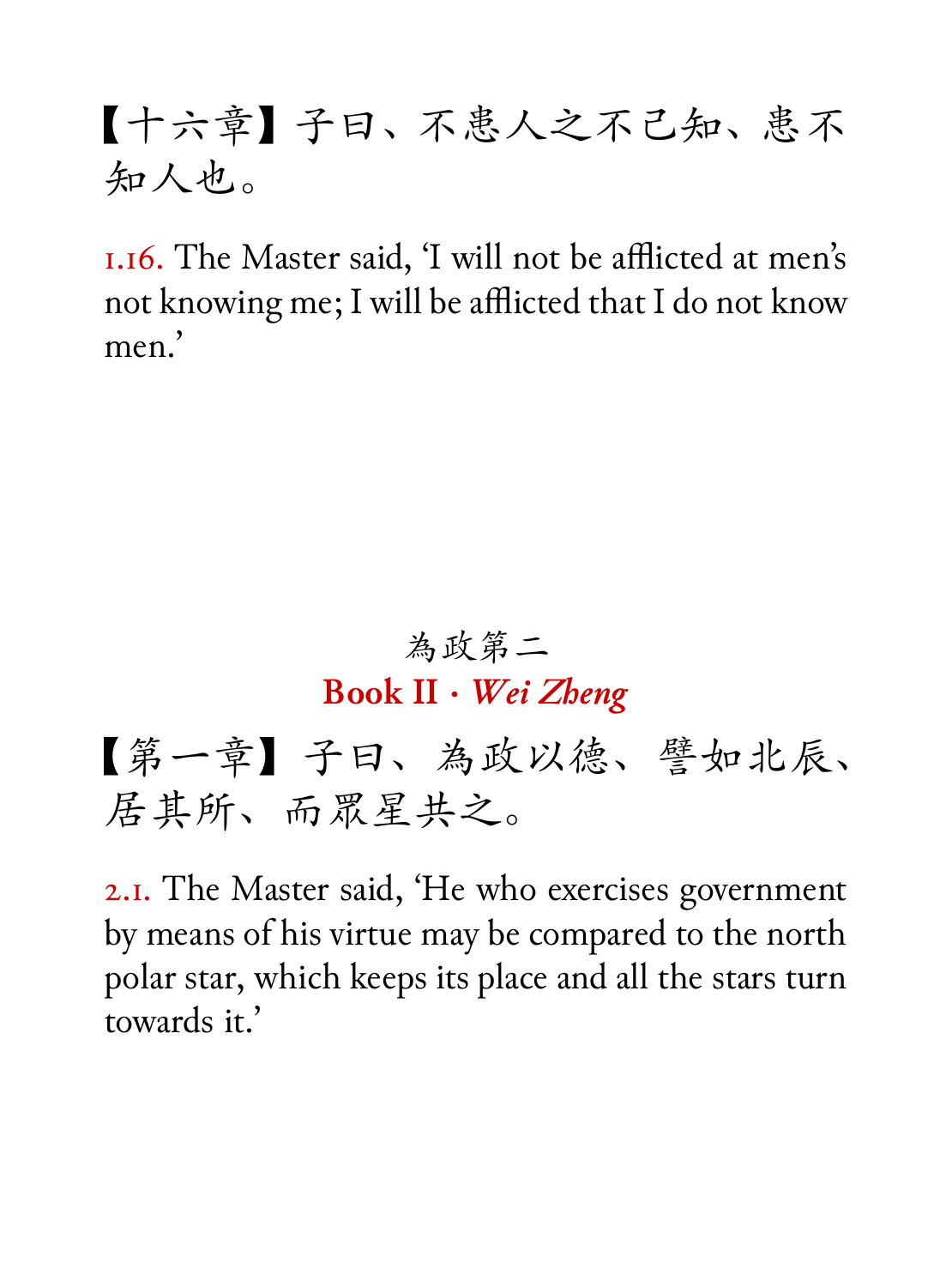### 【第二章】子曰、詩三百、一言以蔽之、 曰、思無邪。

2.2. The Master said, 'In the Book of Poetry are three hundred pieces, but the design of them all may be embraced in one sentence— "A heart and mind which do not go astray (思無邪 *sīwúxié*)."'

【第三章】【一節】子曰、道之以政、齊 之以刑、民免而無恥。道之以德、齊之 以禮、有恥且格。

2.3. The Master said, 'If the people be led by laws, and uniformity sought to be given them by punishments, they will try to avoid the punishment, but have no sense of shame. If they be led by virtue, and uniformity sought to be given them by the rules of propriety, they will have the sense of shame, and moreover will become good.'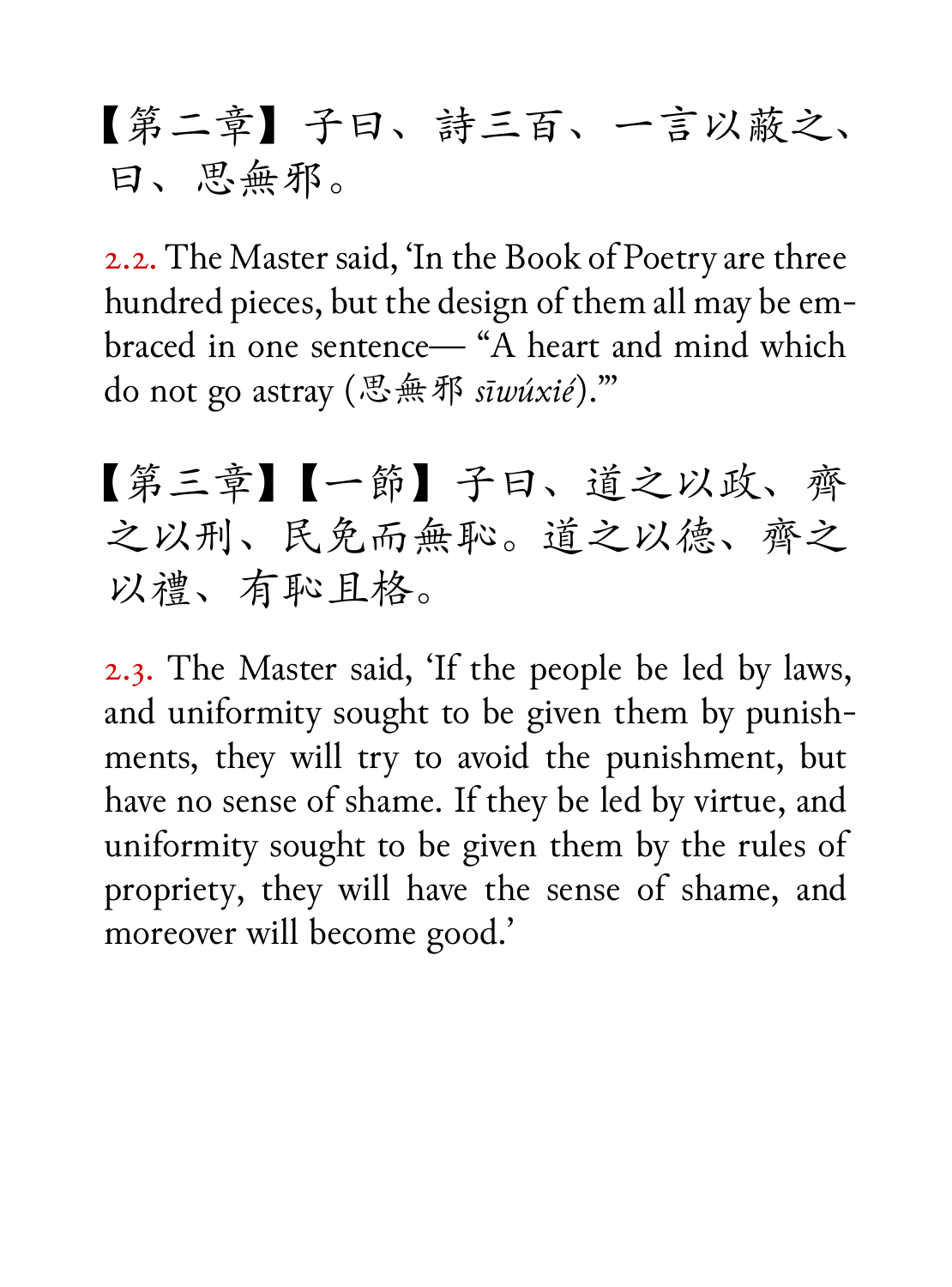【第四章】子曰、吾十有五而志于學。三 十而立。四十而不惑。五十而知天命。 六十而耳順。七十而從心所欲、不踰矩。

2.4. The Master said, 'At fifteen I set my heart on learning; at thirty I took my stand; at forty I came to be free from doubts; at fifty I understood the Decree of Heaven; at sixty my ear became subtly perceptive; at seventy I followed my heart's desire without overstepping the line.'

【第五章】孟懿子問孝、子曰、無違。樊 遲御、子告之曰、孟孫問孝於我、我對 曰、無違。樊遲曰、何謂也、子曰、生 事之以禮、死葬之以禮、祭之以禮。

2.5. Mang-I asked what filial piety was. The Master said, 'It is not being disobedient.' Soon after, as Fan Ch'ih was driving him, the Master told him, saying, 'Mang asked me what filial piety was, and I answered him, "not being disobedient."' Fan Ch'ih said, 'What did you mean?' The Master replied, 'That parents,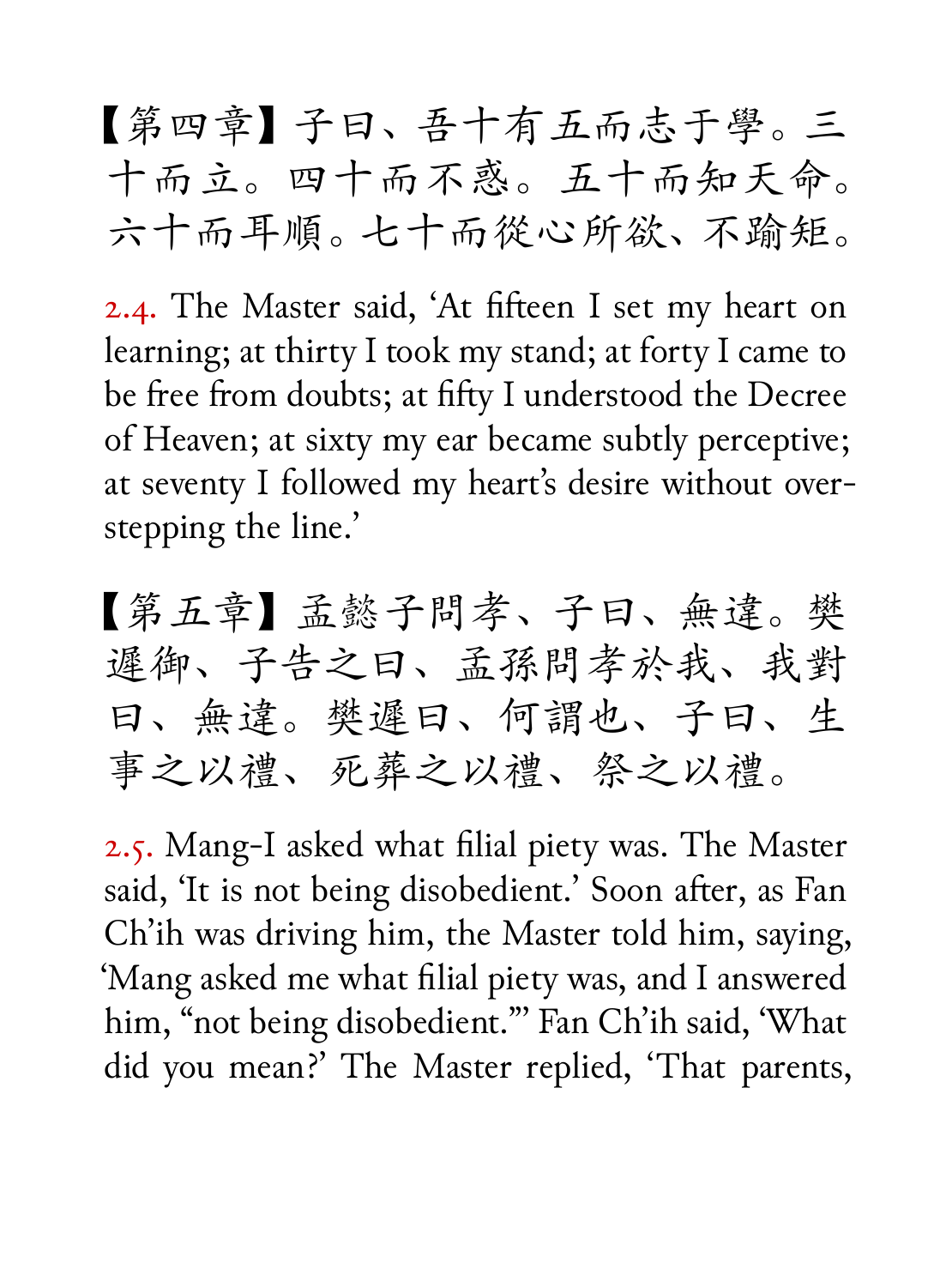when alive, be served according to the rites; that, when dead, they should be buried according to the rites; and that veneration is shown them according to the rites.'

【第六章】孟武伯問孝、子曰、父母唯其 疾之憂。

2.6. Mang Wu asked what filial piety was. The Master said, 'Parents are anxious lest their children should be sick.'

【第七章】子游問孝、子曰、今之孝者、 是謂能養、至於犬馬、皆能有養、不敬、 何以別乎。

2.7. Tsze-yu asked what filial piety was. The Master said, 'The filial piety of now-a-days means the support of one's parents. But dogs and horses likewise are able to do something in the way of support; without reverence, what is there to distinguish the one support given from the other?'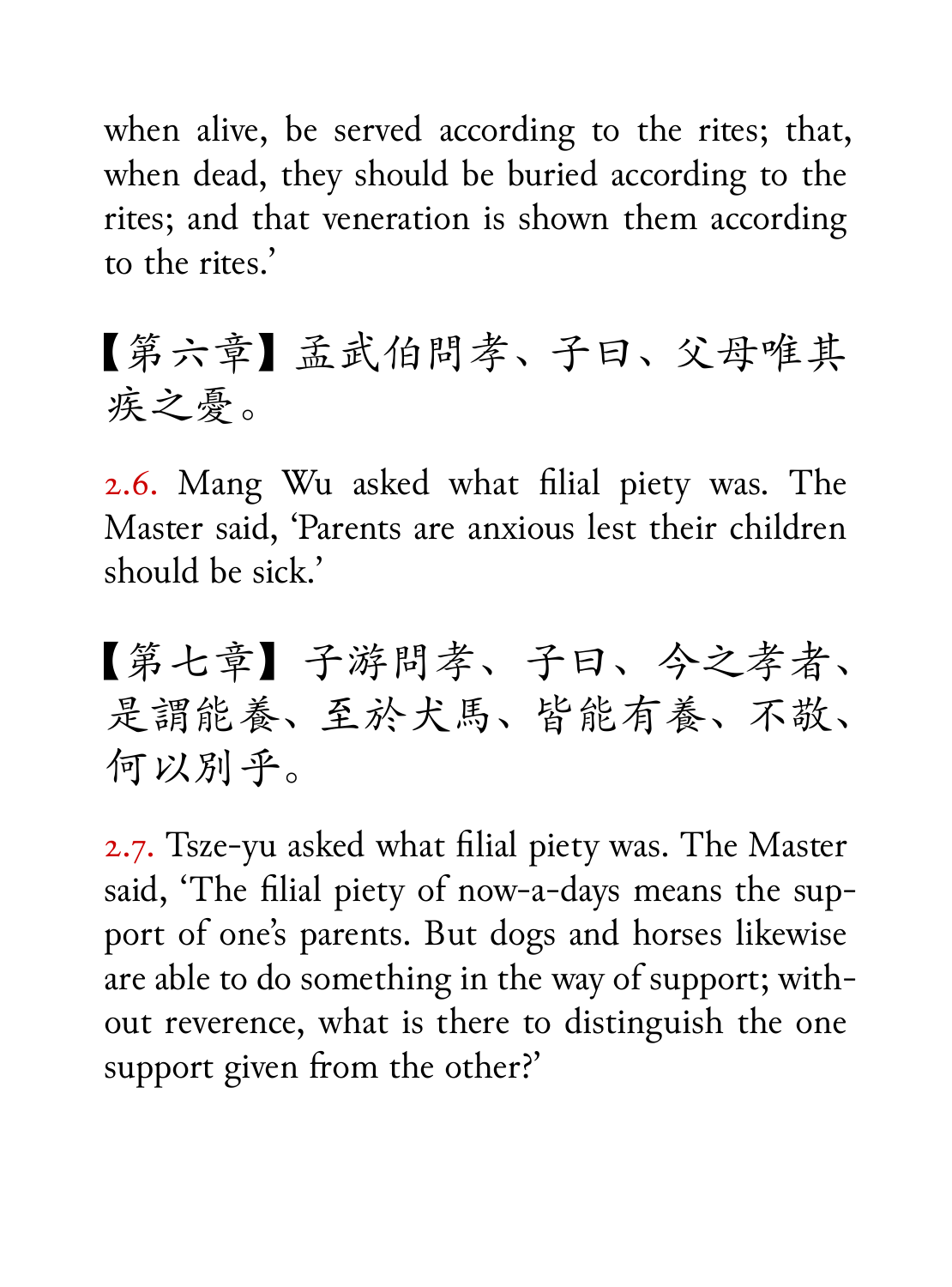【第八章】子夏問孝、子曰、色難、有 事、弟子服其勞、有酒食、先生饌、曾 是以為孝乎。

2.8. Tsze-hsia asked what filial piety was. The Master said, 'The difficulty is with the countenance. If, when their elders have any troublesome affairs, the young take the toil of them, and if, when the young have wine and food, they set them before their elders, is THIS to be considered filial piety?'

【第九章】子曰、吾與回言終日、不違、 如愚。退兒省其私、亦足以發、回也不 愚。

2.9. The Master said, 'I have talked with Hui for a whole day, and he has not made any objection to anything I said; as if he were stupid. He has retired, and I have examined his conduct when away from me, and found him able to illustrate my teachings. Hui!– He is not stupid.'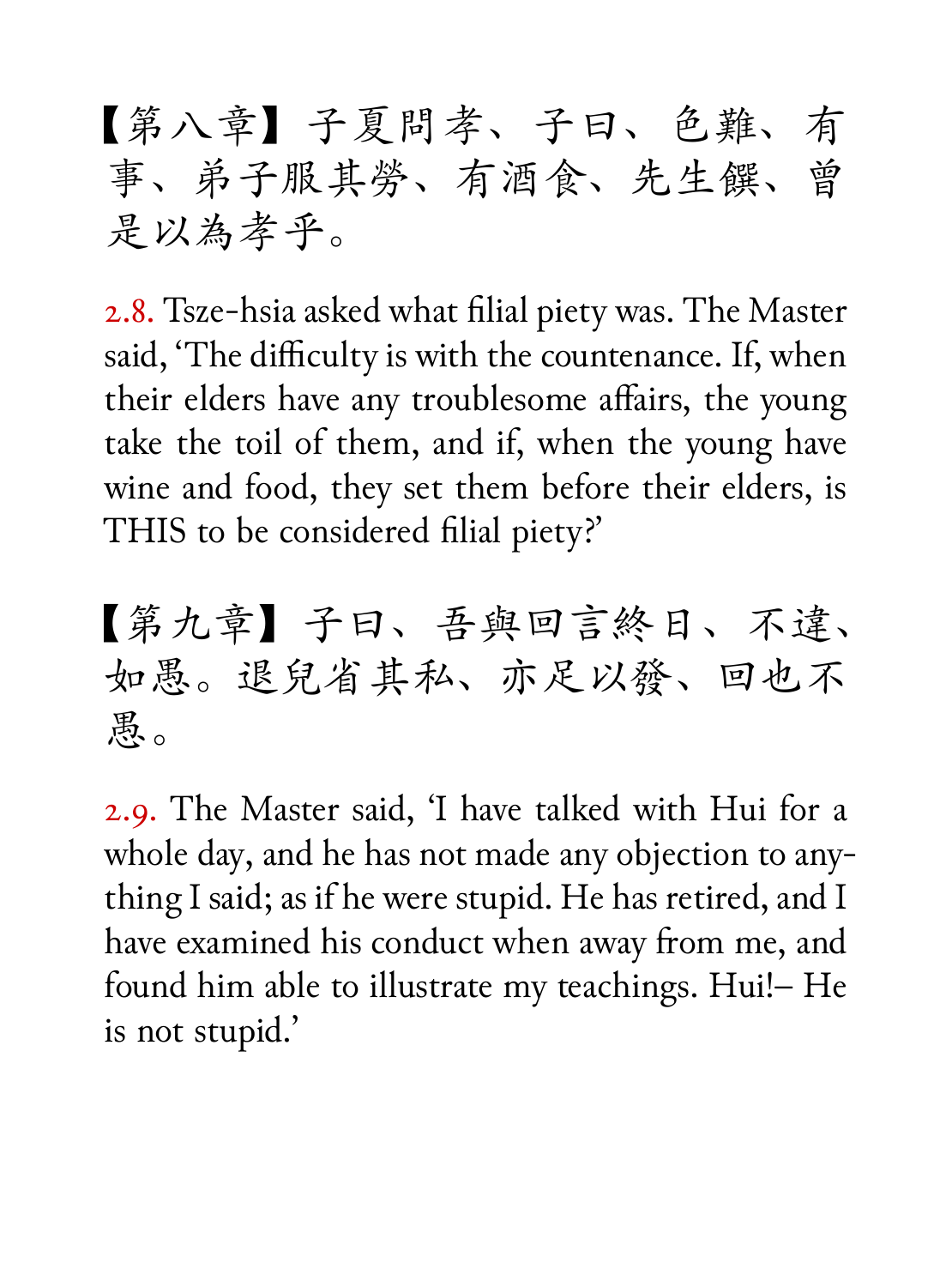【第十章】子曰、視其所以。觀其所由。 察其所安。人焉廋哉、人焉廋哉。

2.10. The Master said, 'See what a man does. Mark his motives. Examine his leisure. How can a man conceal his character? How can a man conceal his character?'

【十一章】子曰、溫故而知新、可以為師 矣。

2.11. The Master said, 'If a man keeps cherishing his old knowledge, so as continually to be acquiring new, he may be a teacher of others.'

### 【十二章】子曰、君子不器。

2.12. The Master said, 'The accomplished scholar is not a utensil.'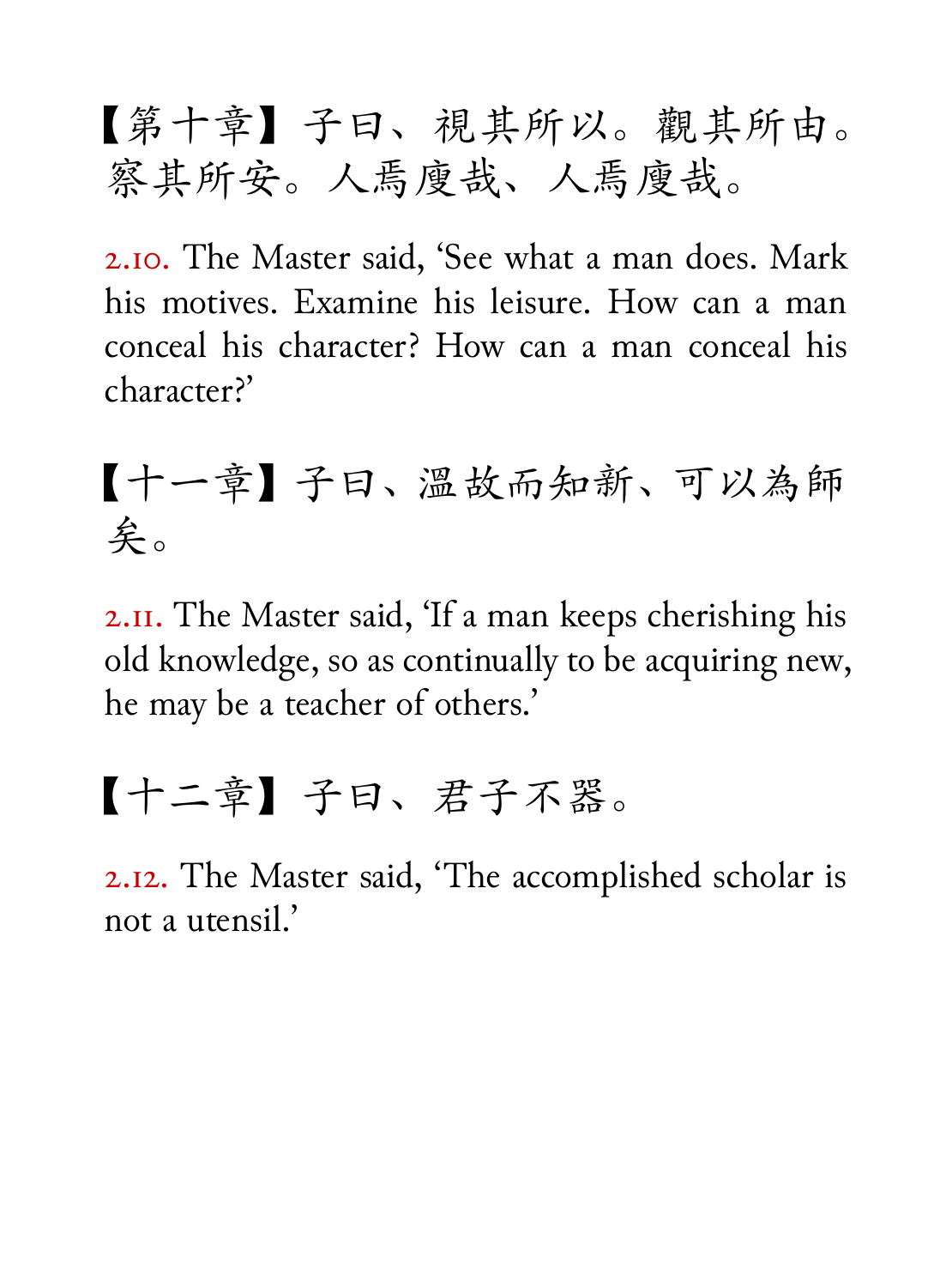【十三章】子貢問君子、子曰、先行其 言、而後從之。

2.13. Tsze-kung asked what constituted the superior man. The Master said, 'He acts before he speaks, and afterwards speaks according to his actions.'

【十四章】子曰、君子周而不比、小人比 而不周。

2.14. The Master said, 'The superior man is universal and not partisan. The mean man is partisan and not universal.'

【十五章】子曰、學而不思則罔、思而不 學則殆。

2.15. The Master said, 'Learning without thought is labour lost; thought without learning is perilous.'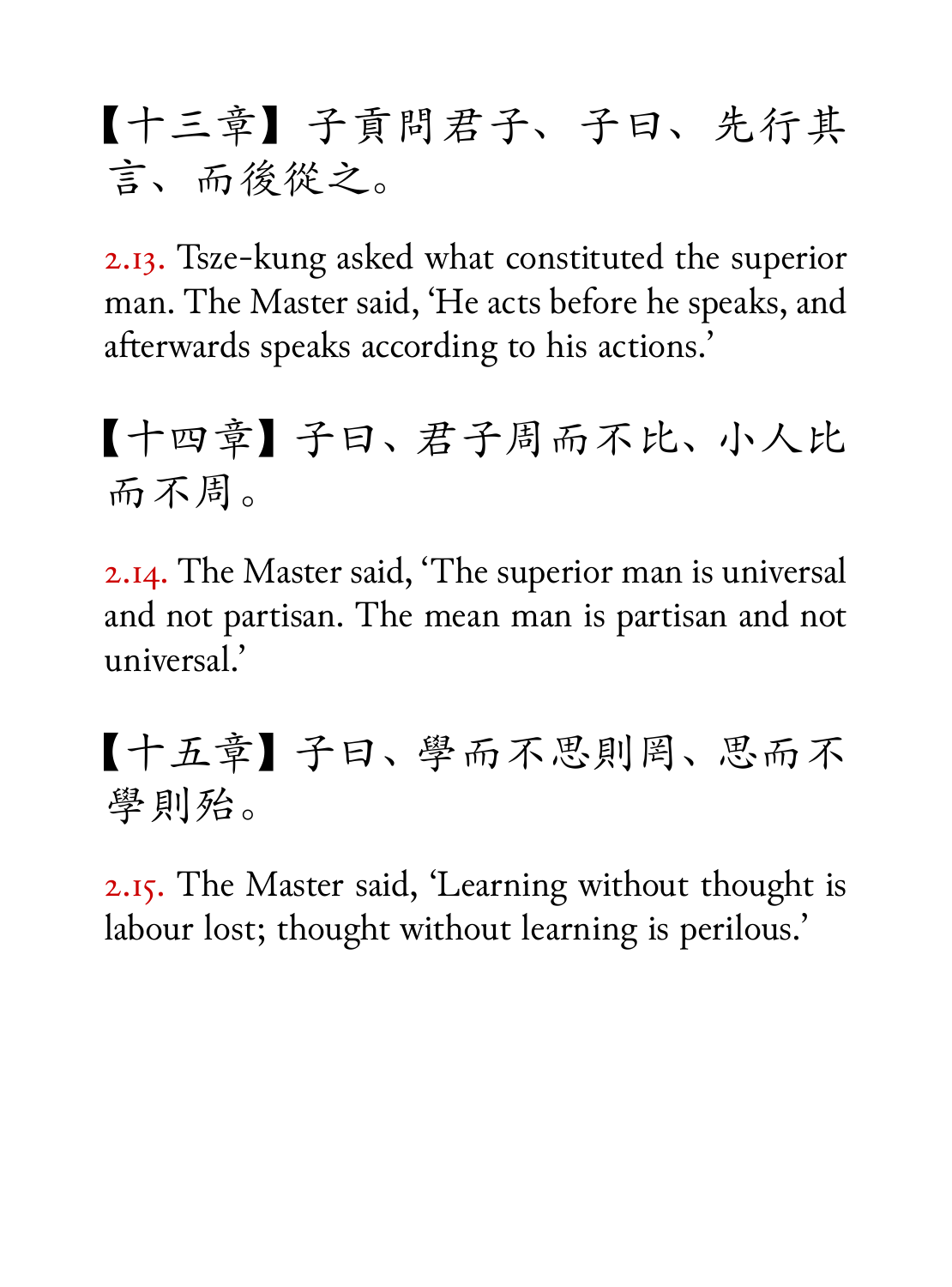## 【十六章】子曰、攻乎異端、斯害也己。

2.16. The Master said, 'The study of strange doctrines is injurious indeed!'

### 【十七章】子曰、由、誨女知之乎、知之 為知之、不知為不知、是知也。

2.17. The Master said, 'Yu, shall I teach you what knowledge is? When you know a thing, to hold that you know it; and when you do not know a thing, to allow that you do not know it; this is knowledge.'

【十八章】子張學干祿。子曰、多聞闕 疑、慎言其餘、則寡尤、多見闕殆、慎 行其餘、則寡悔、言寡尤、行寡悔、祿 在其中矣。

2.18. Tsze-chang was learning with a view to official emolument. The Master said, 'Hear much and put aside the points of which you stand in doubt, while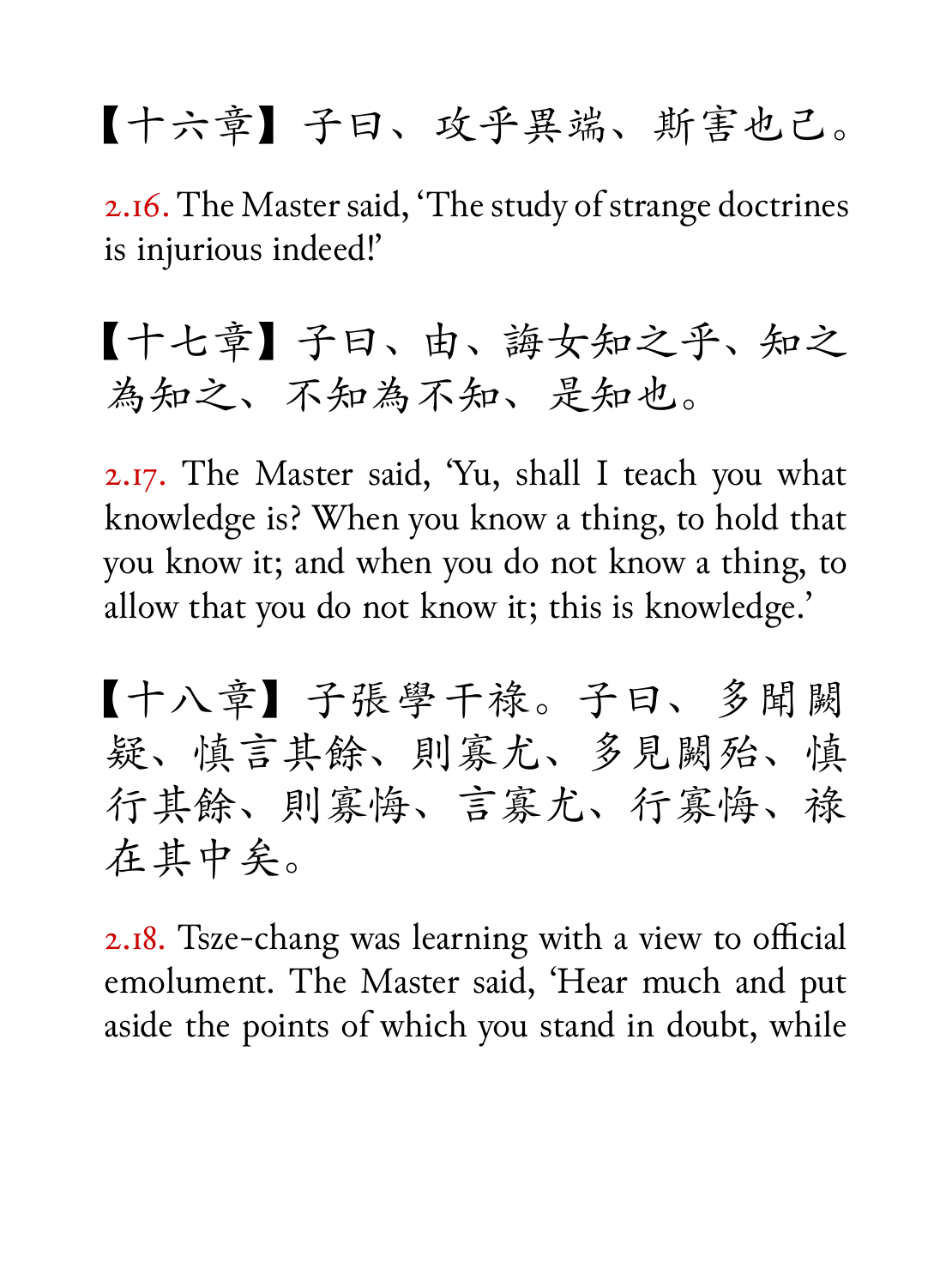you speak cautiously at the same time of the others: then you will afford few occasions for blame. See much and put aside the things which seem perilous, while you are cautious at the same time in carrying the others into practice: then you will have few occasions for repentance. When one gives few occasions for blame in his words, and few occasions for repentance in his conduct, he is in the way to get emolument.'

【十九章】哀公聞曰、何為則民服。孔子 對曰、舉直錯諸枉、則民服、舉枉錯諸 直、則民不服。

2.19. The Duke Ai asked, saying, 'What should be done in order to secure the submission of the people?' Confucius replied, 'Advance the upright and set aside the crooked, then the people will submit. Advance the crooked and set aside the upright, then the people will not submit.'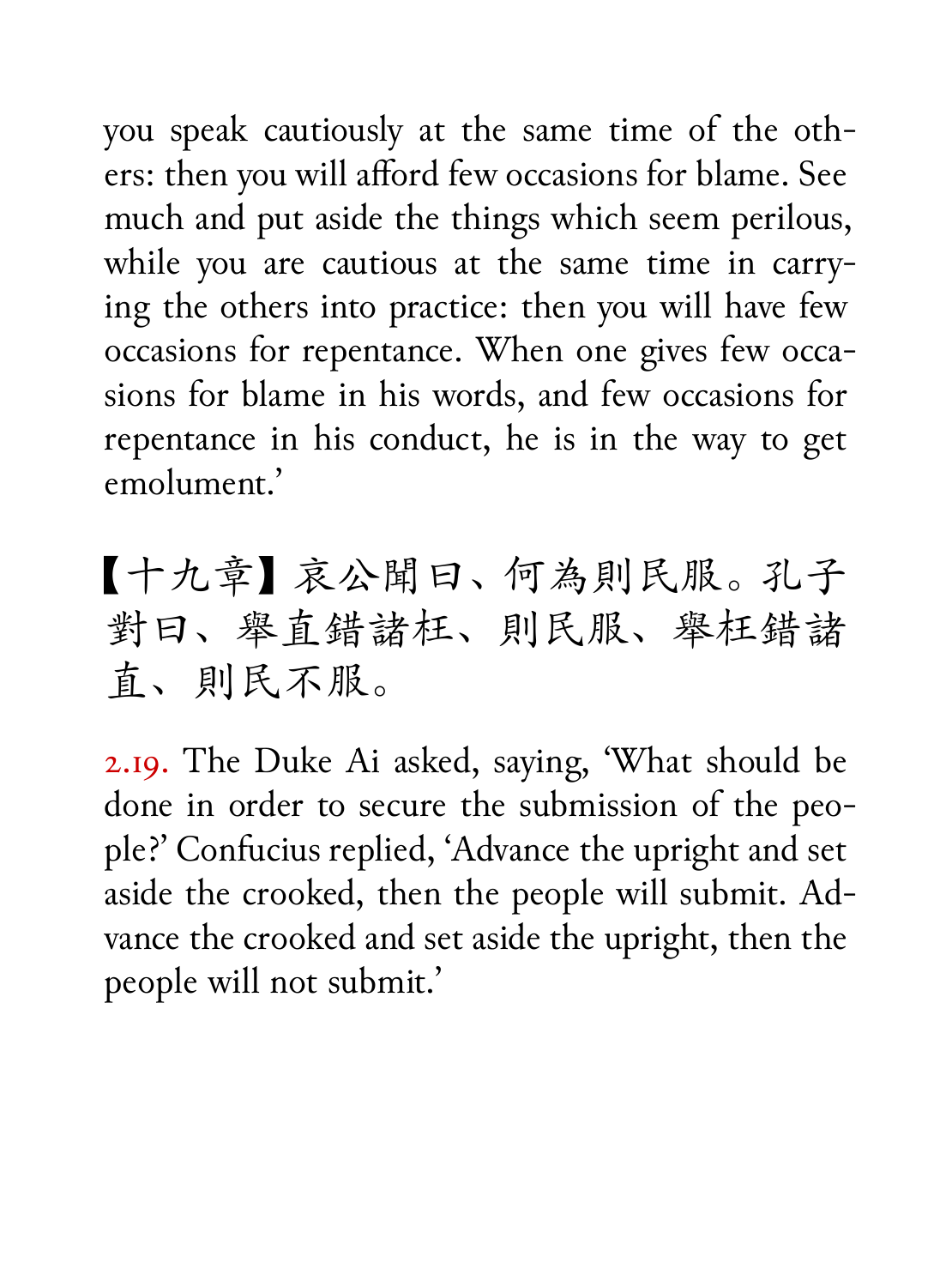【二十章】季康子問使民敬忠以勤、如 之何。子曰、臨之以莊、則敬、孝慈、則 忠、舉善而教不能、則勤。

2.20. Chi K'ang asked how to cause the people to reverence their ruler, to be faithful to him, and to go on to nerve themselves to virtue. The Master said, 'Let him preside over them with gravity; then they will reverence him. Let him be filial and kind to all; then they will be faithful to him. Let him advance the good and teach those who had no means; then they will eagerly seek to be virtuous.'

【廿一章】或謂孔子曰、子奚不為政。子 曰、書云孝乎、惟孝友于兄弟、施於有 政、是亦為政、奚其為為政。

2.21. Some one addressed Confucius, saying, 'Sir, why are you not engaged in the government?' The Master said, 'What does the Shu-ching say of filial piety? "You are filial, you discharge your brotherly duties. These qualities are displayed in government."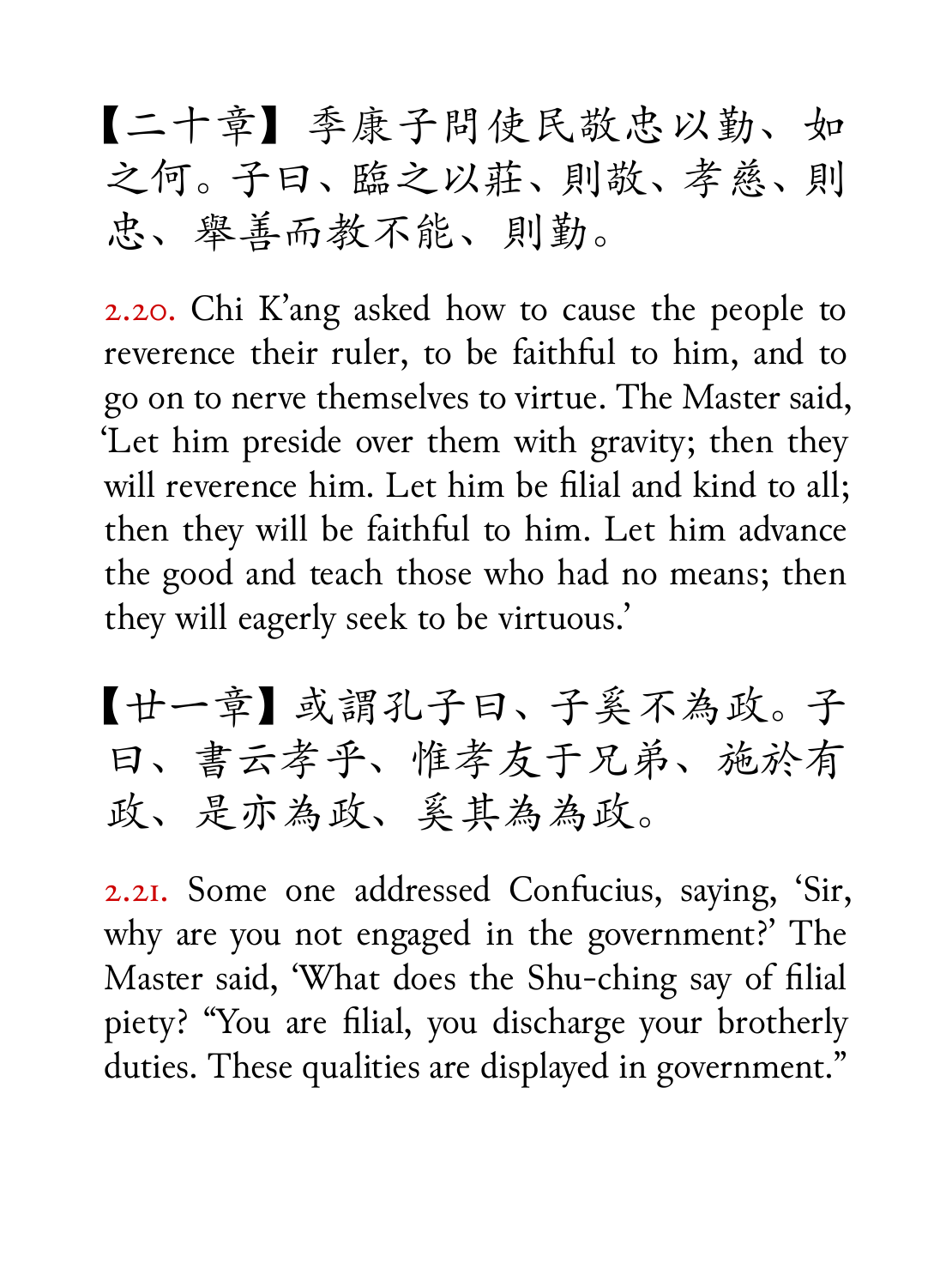This then also constitutes the exercise of government. Why must there be THAT– making one be in the government?'

【廿二章】子曰、人而無信、不知其可 也、大車無輗、小車無軏、其何以行之 哉。

2.22. The Master said, 'I do not know how a man without truthfulness is to get on. How can a large carriage be made to go without the cross-bar for yoking the oxen to, or a small carriage without the arrangement for yoking the horses?'

【廿三章】子張問十世、可知也。子曰、 殷因於夏禮、所損益、可知也、周因於 殷禮、所損益、可知也、其或繼周者、 雖百世、可知也。

2.23. Tsze-chang asked whether the affairs of ten ages after could be known. Confucius said, 'The Yin dynasty followed the regulations of the Hsia: wherein